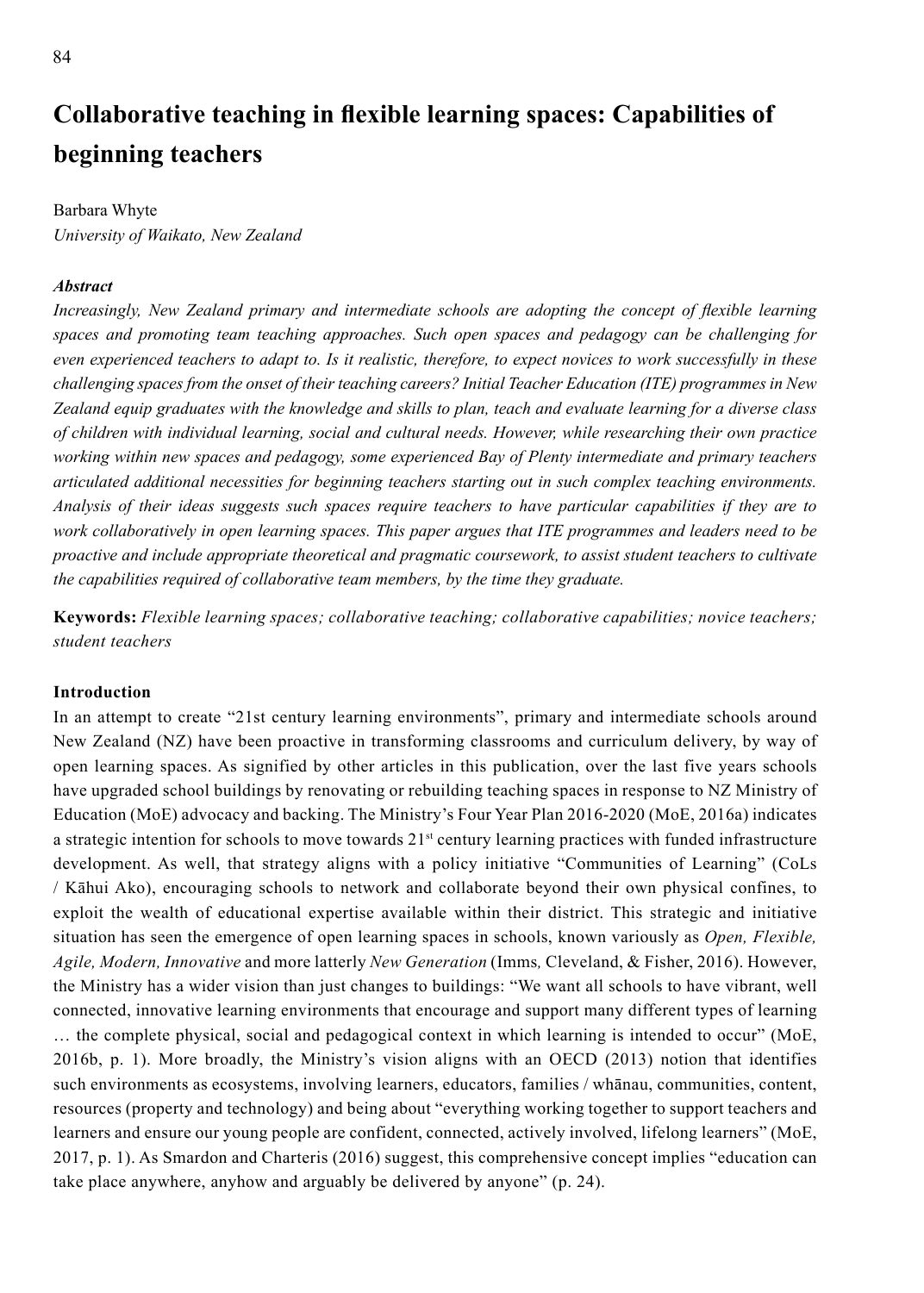## **Previous open learning spaces**

While this vision is seemingly in contrast to the industrial-era model and practice of cellular / insular teaching that has prevailed across NZ schools for well over the last century, the MoE's current advocacy for physically open learning spaces is not new. In the 1970s, emulating developments in the United States of America (USA) and the United Kingdom (UK), a first wave of open classrooms became the vogue in NZ. Schools opened up spaces by dismantling walls between classrooms, and new buildings were designed and constructed to reflect a vision quite similar to the current one. The flexible, open space was intended to provide a learner-centred environment, within which teams of teachers could collaboratively integrate the curriculum, while individualising teaching practices to meet the learning needs of students (Whyte, 1995). Moreover, NZ teacher practice had evolved, "after due thought, experimentation and adaptation" representing what teachers regarded as "appropriate and proper" (Adams, 1975, p. 109); thus belief in the rightfulness of their practice meant NZ teachers continued to teach in the new open spaces as they had always taught in cellular classrooms. Similarly in the UK, studies of classrooms during that first era of open learning spaces (Pollard, 1985; Cooper, 1981) found that despite the rhetoric of buildings fostering interactivity and primary teachers' proclaimed enthusiasm for open spaces and changed methods, most teachers retained traditional and unchanged practice.

Thus, although small pockets of NZ teachers individually or in teams maintained learner-centred and / or collaborative practices in open spaces (Whyte & Knapper, 2013; Whyte with Charteris, 2008; Whyte with McGarvey, 1996), many repeated the overseas trend and reverted back to the security of cellular classroom teaching, actively supporting the restoration of previously dismantled divider walls and the re-creation of cellular classroom spaces. Wallace (1980), and Alterator and Deed (2013) suggest insular rooms appealed to these teachers for reasons of greater privacy, extra territorial control, and a more overt social order. The question then arises: can it be expected that the pattern of unchanged teacher practice in first wave open learning spaces will be replicated second time around?

## **Flexible learning spaces and team teaching**

On the surface, it would appear that in the current revival of open or flexible learning spaces, classroom issues for teachers remain relatively unchanged. For teachers whose experience has mainly been in cellular classrooms, adjusting to flexible learning space expectations plus "new and innovative teaching and learning approaches, to respond to the major shifts in the use of technologies and ways students are learning" (MoE, 2014, p. 1), can be just as overwhelming now as it was for teachers in the 1970s. Accustomed to "rituals of practice" (Fraser, Henderson, Price, Aitken, Cheesman, Bevege, Tyson, et al., 2009) as well as customs and conventions that are integral to their practice, many teachers are challenged by the expectations of collaborative team teaching that have accompanied the development of flexible learning spaces. Moreover, Alterator and Deed (2013) indicate that deprivation of privacy and feelings of over-exposure can impact negatively on teacher performance and increase stress levels. Conversely, their finding of a spectrum of responses by teachers (conflict, resistance, adaptation or change) indicates that teacher reaction to a different learning environment has the potential to be positive.

The NZ MoE's (2016b) Flexible Learning Spaces webpage, to date, contains self-reported cases from a variety of NZ schools that indicate many teachers have been able to successfully adapt and change their practice to accommodate the new learning spaces created in their schools. One Bay of Plenty school (Whyte, House & Keys, 2016) observed that negotiating reaction and supporting the change process took considerable time, but that collaborative team effort focused on building teacher capacity and genuine collaboration had positive results. However, apart from NZ academic research that considers what and how such pedagogies can look like, and how they are implemented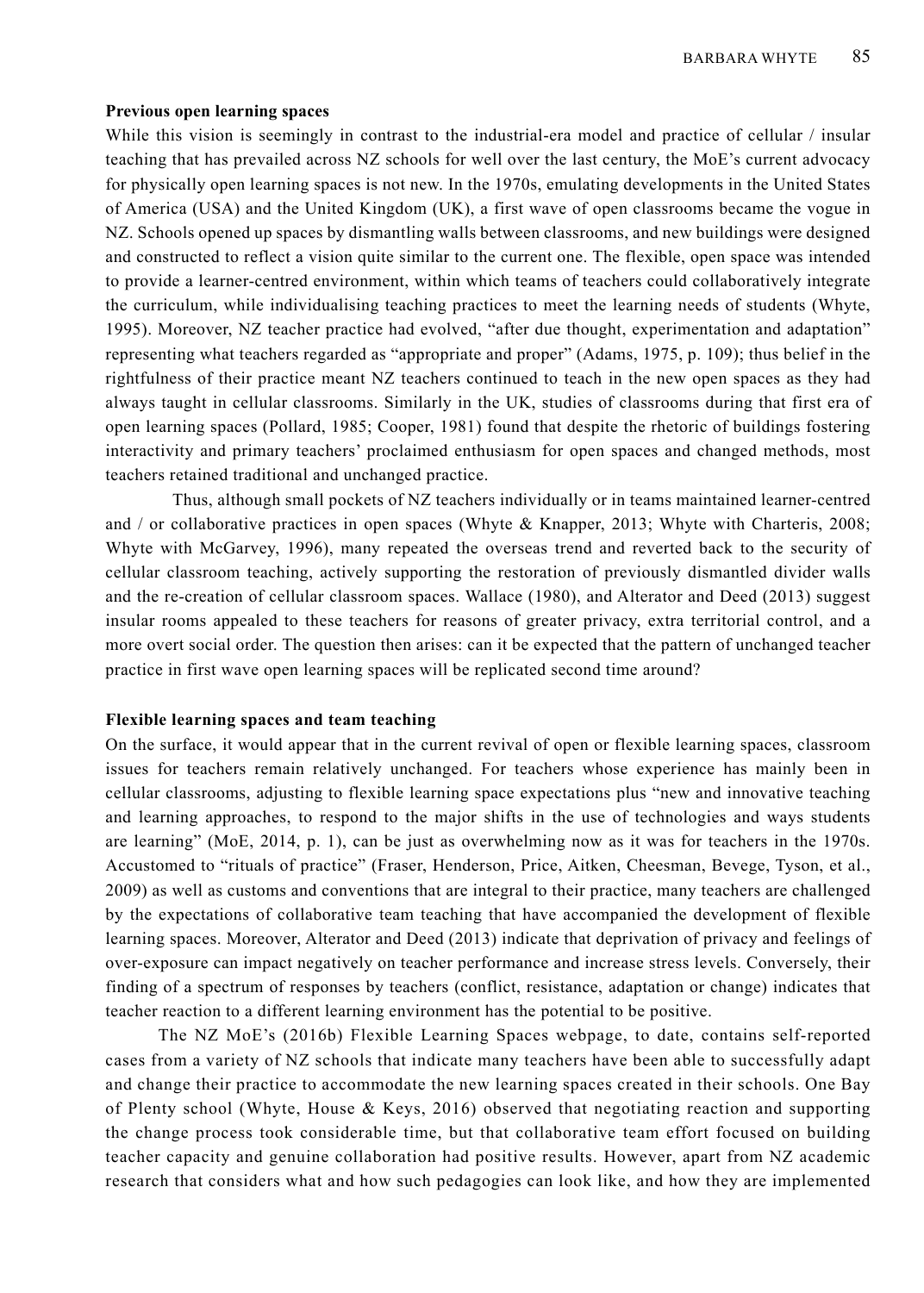and enacted (Benade, 2017), plus workshops conducted in schools by local experts, there appears to be a dearth of NZ-sourced literature on what can be done to assist NZ teachers to adjust their cellular practice to flexible learning spaces.

Australian researchers, Imms, Cleveland and Fisher (2016), consider new open spaces as disruptive interventions that displace, rather than replace, teachers. They contend that a carefully considered, evidence-based evaluation of the emerging issues of open learning spaces needs to focus more on the reality rather than the intended use of such spaces: and they provide a series of "snapshot" cases as examples of issue management. Moreover, Canadian researchers, Sharratt and Planche (2016), have recently developed a comprehensive, research-based practical resource of definitions, examples and tools, to assist educators to reflect deeply and act on the trials and tribulations arising within collaborative learning environments. Thus, although flexible learning environments have and continue to present spatial and pedagogical challenges for NZ teachers, schools are now able to draw on limited overseas literature, in addition to support and ideas from each other.

#### **Flexible learning spaces, team teaching and beginning teachers**

If experienced teachers find flexible learning spaces testing to adapt to, how realistic is it to expect novice teachers to work successfully in these spaces from the outset of their careers? In general, undergraduate Initial Teacher Education (ITE) programmes in New Zealand prepare graduates with the knowledge and skills to plan, teach and evaluate learning for a diverse class of children with individual learning, social and cultural needs. In the past, this has been sufficient to enable beginning teachers to provide adequate learning programmes on a 1-28 teacher / student ratio within cellular classrooms. But is mentor-teacher support and two half days per week teacher release during the probationary two-year period sufficient to allow beginning teachers to acclimatize to collaborative team teaching in flexible learning spaces?

Within ITE programmes, the most obvious benefit comes from beginning teachers having practical experiences in flexible learning spaces during their studies. Such experiences need to be intentionally provided, otherwise the vagaries of practicum allocations can mean that student teachers complete their teaching qualification having only experienced cellular classrooms. ITE programmes usually provide practicum experiences of full-time weeks in schools where student teachers teach alongside experienced teachers. Supplementing this approach is the University of Waikato's (UoW) Collaborative University Schools Partnership (CUSP), which involves groups of first year student teachers spending an additional day a week in nominated CUSP schools during their first year of study. Each CUSP student is assigned to a mentor teacher for the year and takes part weekly in that mentor's learning space. Where the learning space is taught collaboratively, the CUSP student gains insight into the pragmatics of team-teaching. For some, there is also an opportunity to learn about the transitions experienced by teachers when teaching teams are temporarily located in spaces such as school halls, and then move to their new learning environment once this is renewed or rebuilt. Alterator and Deed (2013) surmise that "a teacher's practical knowledge emerges from and is specific to a certain context  $\dots$  and a lens for interpreting experience" (p. 318); thus a CUSP student placed with a mentor in a flexible learning space is provided with an additional lens to interpret the experience of teaching collaboratively. Ideally, all student teachers would have access to flexible learning spaces at some time during their practical in-school experiences, but consistent weekly exposure would be even more valuable. The UoW is extending CUSP provision into the second year of the B.Tchg degree programme by 2018, but the most benefit to student teachers would come from a policy that ensures all student teachers are placed for weekly participation with a mentor in a flexible learning space, at least once during their two CUSP experiences.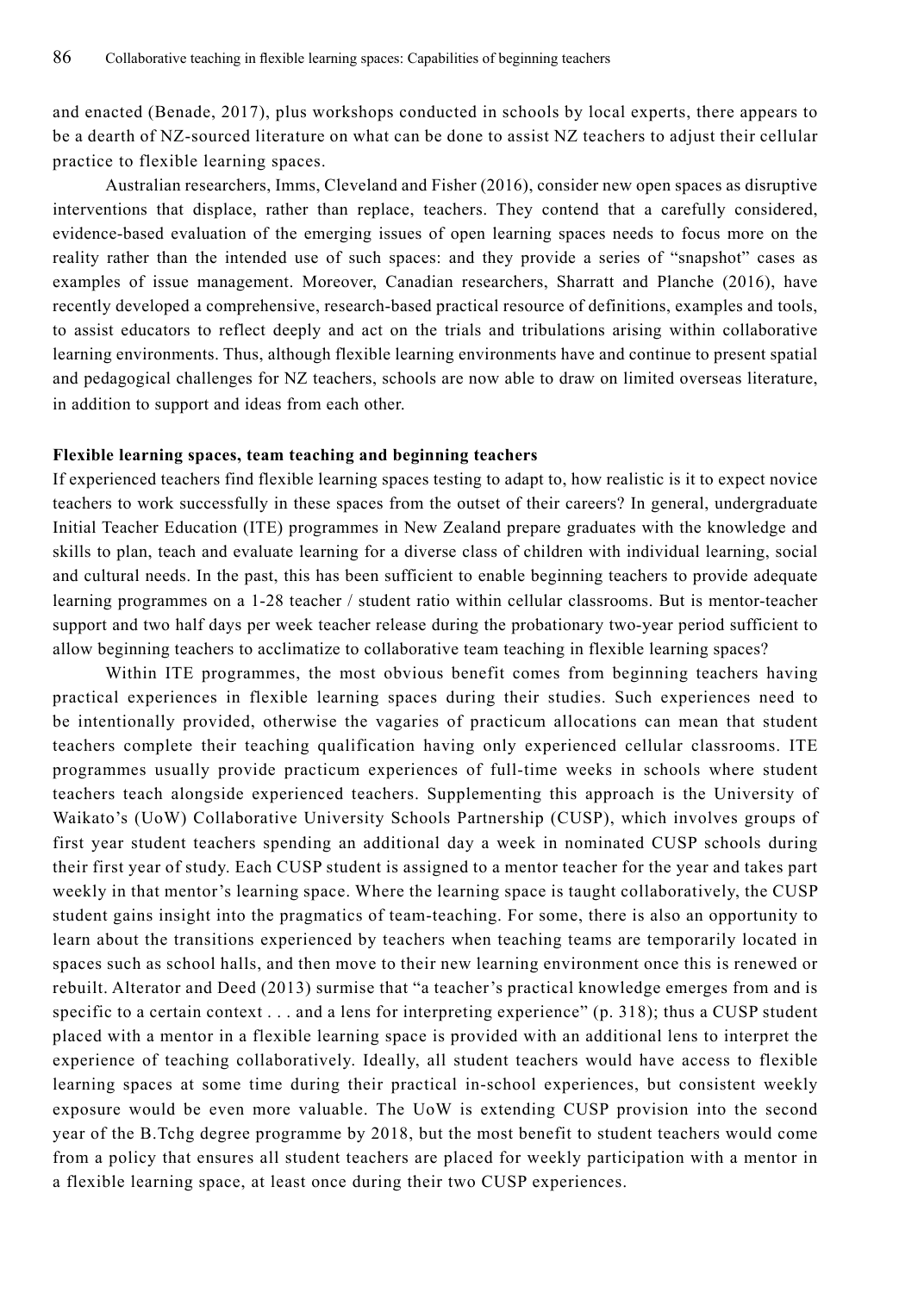A similar corollary is that once student teachers graduate and become beginning teachers, they are buddied up to team-teach in well-run, flexible learning spaces alongside experienced mentor teachers. The management team at Te Puke Intermediate School (TPIS) in the NZ Bay of Plenty region, found this to be a productive approach to beginning teacher induction, especially in the light of major spatial and pedagogical changes within their school. As a result of those changes and the school's professional learning programme, a senior teacher at the school was motivated to research and articulate his revised practice. As well, he was the mentor for a beginning teacher in his teaching team, who was a graduate of the same UoW ITE programme in Tauranga that he had attended. Moreover, both teachers remained in contact with the coordinator of that programme (the author of this article) who had recently assisted a Bay of Plenty school to research and report on its flexible learning space practice (Whyte, House & Keys, 2016). As a consequence of these serendipitous connections, a professional learning collaboration formed in 2016 between the two TPIS teachers and the ITE programme coordinator. The aim was to discuss the learning centre practice of the former, following observations by the latter, in order to articulate an illustrative example of the collaborative practice of an experienced and novice teacher within a flexible learning space. What follows is an overview of TPIS's move to flexible learning spaces and collaborative teaching, followed by a descriptor of a beginning teacher's experience of being buddied up to team-teach in a well-run, flexible learning space alongside an experienced mentor teacher.

# **Te Puke Intermediate School**

Five years ago, student disengagement, behaviour and attendance, and lack of achievement (one in five students identified in National Standards as "below" or "well below") were major issues for the school. Following consultation between the Board of Trustees, community, staff and students; visits to other schools; and a pilot-week trial, the school made the decision to transition to a Learning Centre approach over a 3-year period. As a result of research, observations, and staff, student and community feedback, five learning centres were formed according to determined interests and learning needs of students. The centres and their learning contexts include: 1) *Te Korowai Mātauranga*: students who enjoy learning through Te Ao Māori, that is, tikanga, kawa, and te reo Māori; 2) *Excel:* self-motivated learners enjoying choice over their own learning; 3) *Explore:* a rich and engaging learning environment where students are encouraged to become self-managing, life-long learners; 4) *Energise:* students committed to regularly building and developing new sports skills and fitness; and 5) *Expressive*: creative individuals who love to perform and express individual talents.

When students from contributing schools complete their enrolment forms, they nominate the Learning Centre they prefer; with the suitability of this choice confirmed in a three-way interview between each student, their whānau, and a member of the school management team. All students get their first choice, teachers identify their own strengths and areas of interest, class sizes are considered, and from there the Learning Centres are formed. Students can change their Learning Centre at the end of Year 7 but generally opt to stay in the same centre in Year 8, which means they play a role in helping to initiate and transition new Year 7 students to their centres.

The main goal of the Learning Centres is to deliver the curriculum through a context that is engaging for the learners. The whole curriculum is taught by each Learning Centre through its individual context, within renovated flexible learning spaces. The identity of each centre has been created by a specific description, student profile, set of criteria, logo and motto. One exemplar of these identities, illustrative of the five Learning Centres, comes from the Learning Centre *Explore*, detailed in Figures 1 and 2 (adapted from Te Puke Intermediate, 2016).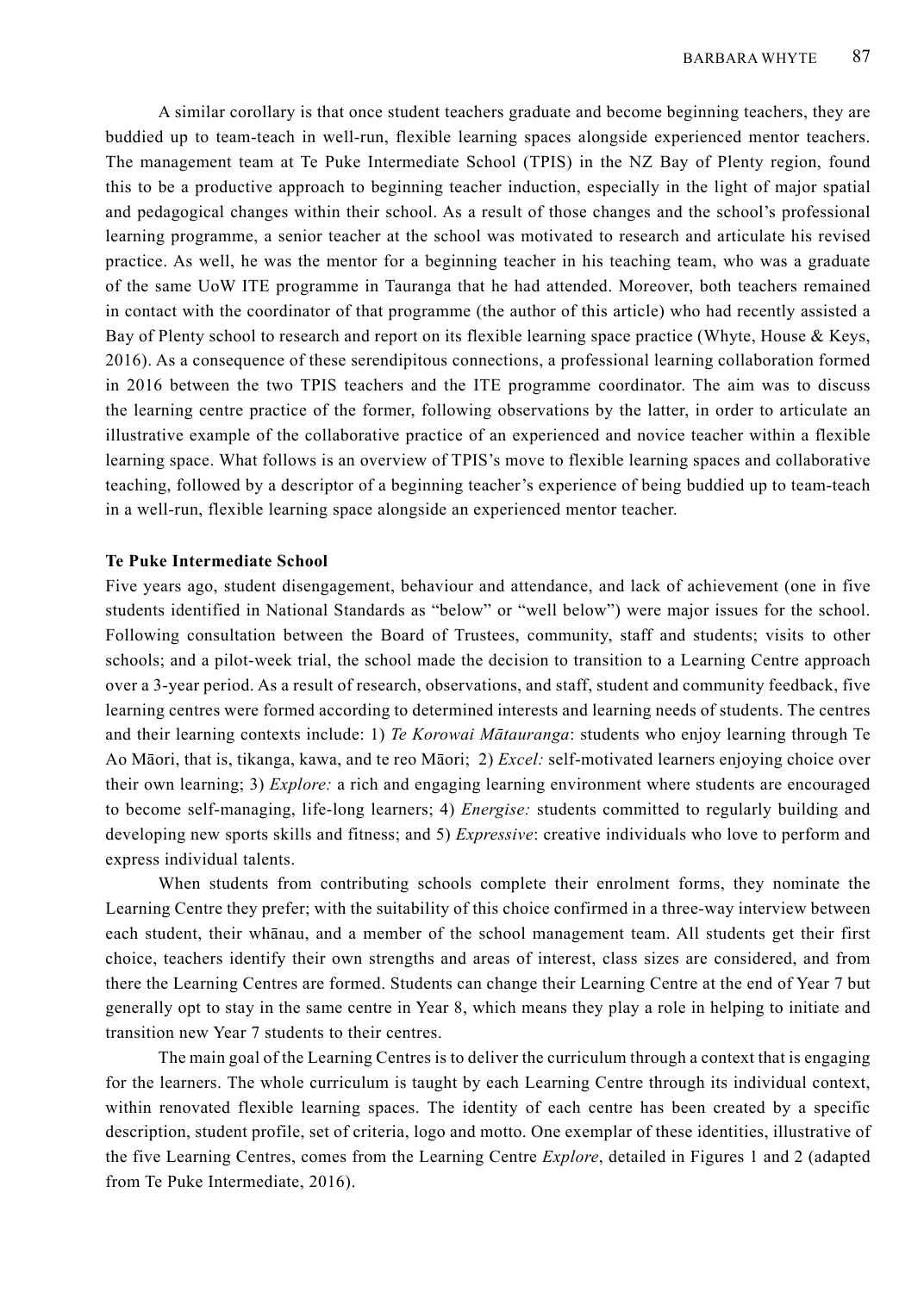Teachers plan together in their learning centres (LCs) and all contribute to a termly unit plan

Google platform is predominant in all learning centres

At TPIS each learning centre is encouraged to utilize our Flexible Learning Environment effectively. Collaboration is an important part of this.

Explore has four classes, but we operate as two: (2 x 2 mirrored set-up)

Five vertical groups per class

Five Mathematics stations; five Literacy stations

All other curriculum areas taught collaboratively also

Five locations that are identical on both sides of the learning centre

Figure 1: An example of *Explore* teaching team's conceptualisation of collaborative planning

Learning Commons: each of two homeroom spaces has five named areas. Workroom; The Benches; The Boardroom; The Commons; Pew with a View

All staff teach homeroom students, assess homeroom students

Learning Rotation / Vertical Groups approach. Two rotations per block

Students self-manage transitions, assisted by music cues and two teacher-made Rotation Wheels (1 Maths, 1 Literacy) that indicate tasks and locations, including teaching workshops

Figure 2: Key points about *Explore* practices & Vertical Groups

# **A beginning teacher's experience**

Shannon, a beginning teacher, first experienced team-teaching in *Explore* in 2016, alongside her mentor teacher Stephen and two other experienced teachers, Leaia and Leonie. This section illustrates how elements of *Explore* became affordances that facilitated Shannon's adaptation to collaborative teaching in flexible learning environments.

Following a three year period of thorough school-wide planning and preparation, Stephen and Leonie began pair-teaching in an open space in 2015. Through exploration and experimentation, they developed a working knowledge and understanding of how to teach collaboratively within a flexible learning environment. At the end of that year, the move was made to develop larger collaborative teaching teams within the recentlyrenovated open spaces.

The *Explore* learning space programme (as observed by the author in Term 3, 2016) saw approximately 120 students evenly divided across two homeroom spaces (two teachers in each) on either side of the renovated open space (previously four separate classrooms). The homeroom spaces are a mirror / reflection of each other but have their own character and style. Student backpacks are stored in closed-door cupboards and each student has a named tote tray for stationery items within the homeroom spaces. When I visited, my general impression was one of space, relaxed teachers, and optimistic students. Students sat on the carpet for the day's introduction, while the pairs of teachers collaboratively detailed how the day would unfold. The parameters of the vertical grouping learning rotations (two to each block) were reiterated and students then moved to their first rotation task. Most knew where they should be, however one or two consulted the Rotation Wheel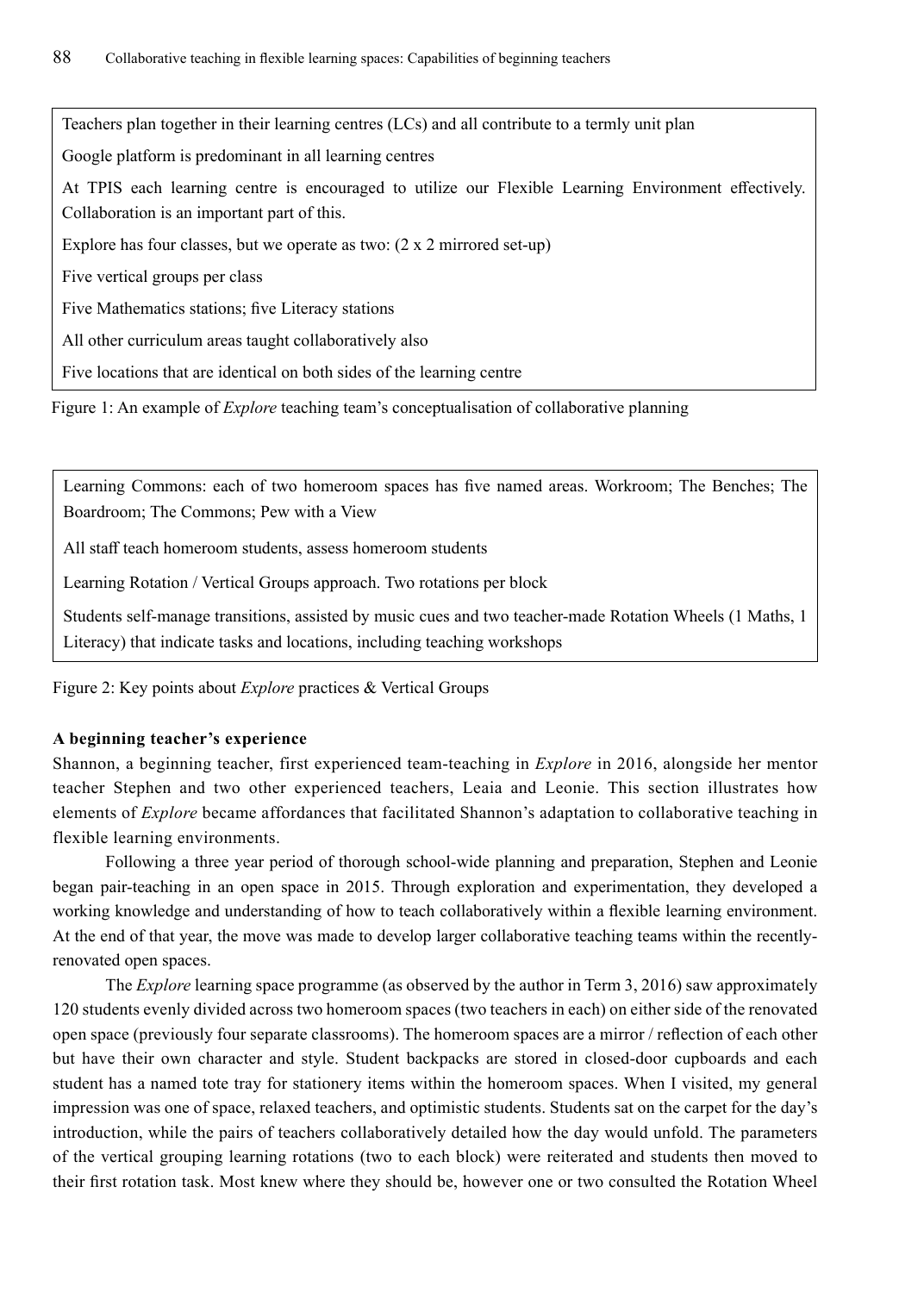(see Figure 2) to check their location. Shannon contributed equitably and with confidence to the discourse and questions.

Long term teacher planning was collaborative and detailed, with each teacher's weekly planning for designated vertical groups a response to regular assessment and flexible grouping strategies, determined by collaborative decisions from data about individual student learning needs. The four teachers taught a group each, as a component of the rotation; setting learning intentions / success criteria with the students and using powerpoints and/or modelling books. A Visual Learning Board displayed on a wall in the learning space differentiates students with codes rather than names, so students can personally track their learning progress according to National Standards. Each student has a print copy of the eASTTLe rubric that is used to goal set.

The four teachers maintain ongoing monitoring of all groups and, when their Deliberate Teaching groups are fully focused on a task, take the opportunity to move around the space to check up on students in each learning task area and monitor on-task behaviour. All four teachers appear to know what each of the 120 students should be doing. There is consistency with behaviour management across the four teachers; the learning programme being closely interwoven with the school's extensive behaviour management programme.

As a beginning teacher, Shannon adapted to collaborative curriculum teaching layered with behaviourmanagement systems, through the role-modelling, expertise and support of the *Explore* teaching team. The TPIS model resonates with Benade's (2017) recent key findings about teachers and collaborative teaching in flexible learning spaces: active teaching and instruction is still important; differentiated "workshops" can be framed around "must do" activities and small group rotations; the need for a "resident expert"; integrated, holistic, and highly organised teaching is effective; monitoring and supporting students is important; and teacher collaboration and reflective practices encompass respectful relations coupled with firm expectations (Benade, 2017, Powerpoint slide 20).

By the time of this observation of *Explore* in Term 3, Shannon and Stephen had worked through location issues arising from teaching in a shared homeroom space and reflected on their progress from staff and students regularly being in set areas, to everyone now working across the entire open space. Integral to this development of spatial use or "spatial literacy" (Imms et al., 2016, p. 6), Shannon and Stephen acknowledged the importance of maintaining uniformity within and across the two teaching pairs when managing student learning and behaviour; and appreciated the need to firmly establish this consistency right from the onset of the year. They recognised, however, that there are times when a wall can be useful, an example being the teaching of more intimate topics such as "Keeping Ourselves Safe" and "Positive Puberty". Because the team of four enjoyed working together and "bounced off each other", they believed they actively modelled working collaboratively to the students and this generated a positive vibe that flowed through the entire Explore Learning Centre.

Reflecting on their collaborative practice, on the one hand, the team noted that it is common for Year 7 and 8 student behaviour to challenge teachers at times, therefore it is crucial that coherent learning and behaviour systems need to be in place and enmeshed together if an open environment is to work effectively. On the other hand, they also appreciated that flexibility is a capability they all need, if they are to work collaboratively as a team in such an environment. In their sense-making of how to work together compatibly in an open space, the *Explore* team are developing what Sharratt and Planche (2016) identify as "collabor-ability" (p. 54). The same authors also contend that *"*making sense together must be non-judgemental, non-accusatory, and non-evaluative. . . . Engaging with others as co-learners must be a highly respectful, intentional process*"* (Sharratt & Planche, 2016, p. 43).

#### **Capabilities for working in flexible learning spaces**

While a logical implication arising from the concept of flexible learning spaces requires beginning teachers to develop the capability of "flexibility", engaging with others in the "respectful, intentional process" noted above implies interpersonal capabilities are also needed. Clarifying the difference between capability and competency,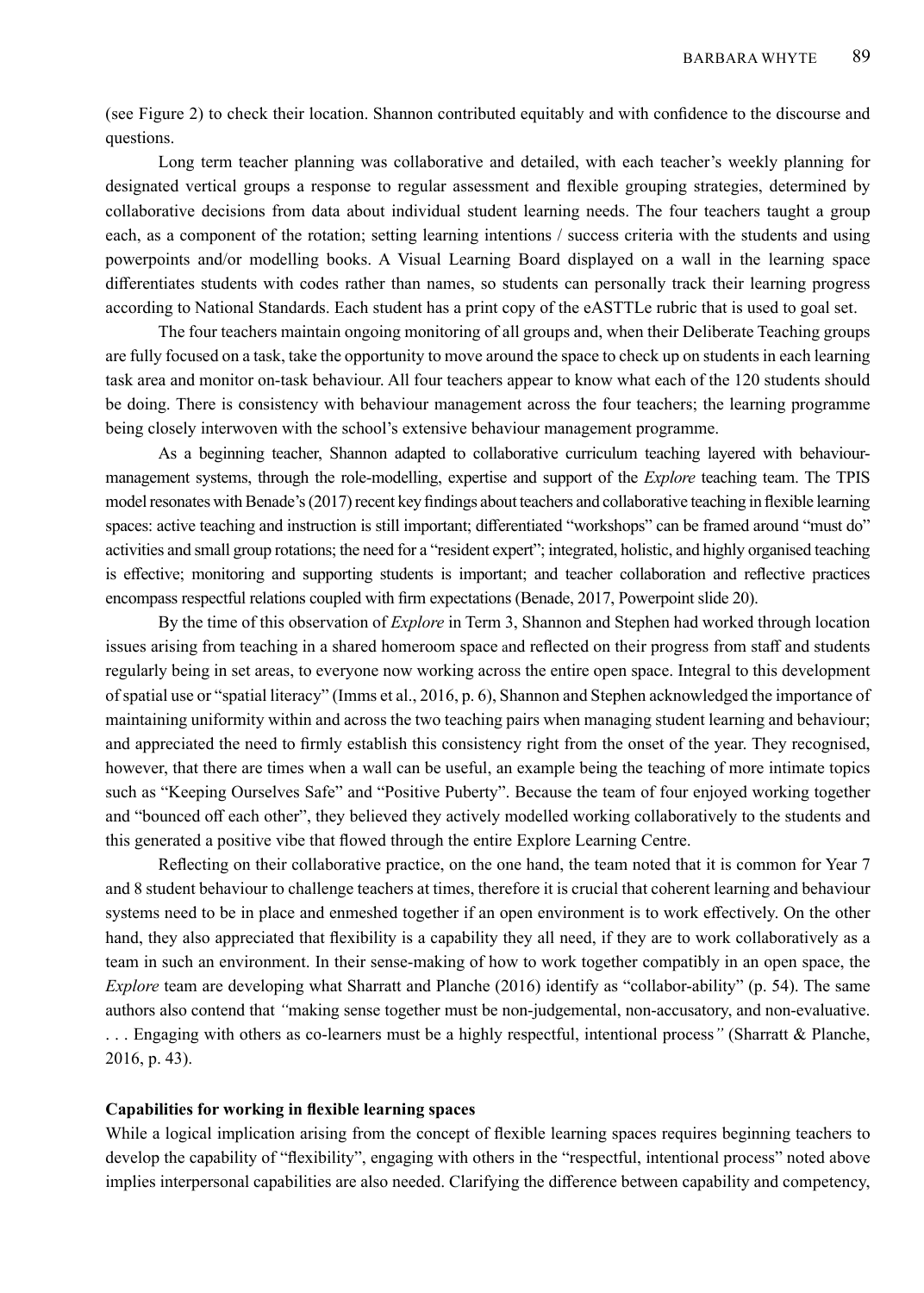Hipkins (2013) perceives capability as "openness to ongoing possibilities" whereas a competency is something that people possess, or aim to gain. While reflecting on their own practice and experience of having a beginning teacher in their midst, the *Explore* team expressed their belief that novice teachers need to be adaptive, flexible and relational if they are to work collaboratively in flexible learning spaces. Maiers (2008) observed that "adaptability is more than just serving change; it is using change as a growth opportunity" (p. 8). Moreover, Alterator and Deed (2013) noted that "open plan learning environments alter the learning landscape and culture to the extent that adaptability is not simply preferred; it is necessary" (p. 327). Within the TPIS flexible learning space, beginning teacher Shannon increasingly demonstrated necessary adaptability through experiential learning and perceiving the open space as a learning growth opportunity.

While experience does not always equate to learning, Shannon quickly showed a willingness to adapt to and maintain the organizational, pedagogical and behaviour management expectations of the team and the school. She also showed herself to be flexible, by developing and applying spatial literacy in order to comfortably work across the entire open space, as well as cultivate the capacity to actively respond to the organisation and learning needs for all the students in *Explore*. When, in Term 4, the team decided to vary the Taskboard rotation system and delve into a full-blown curriculum integration approach (Beane, 1995; Brough, 2008; Dowden, 2012), Shannon flexibly accommodated and actively participated in that change of routine. Moreover, she engaged inter-personal capabilities in informal and formal learning progress discussions with students, whānau and colleagues, to meet school requirements and expectations; as well as intra-personal capabilities, by demonstrating resilience and gaining confidence in her own ability to effectively contribute as a team member in the *Explore* learning space. While it might be argued that the appealing, collaborative atmosphere in *Explore* enabled Shannon to exhibit adaptive, flexible, and relational capabilities, her expressed excitement, enjoyment and captivation in being part of that Learning Centre suggests those capabilities of adaptability, flexibility and relationality were perhaps personal dispositions when she first stepped into *Explore*.

## **Other voices from the field**

At the same time as the *Explore* team were reflecting, four team leaders at another Bay of Plenty school were similarly researching their practice and inquiring into their personal experiences of collaborative teaching in flexible learning spaces. The transition of Welcome Bay Primary into collaboration and flexible learning spaces is reported elsewhere (Whyte, House & Keys, 2016); however the capabilities their team leaders determined essential for experienced teachers resonates with those the *Explore* team identified for beginning teachers. Analysis and synthesis of the elements proposed by these primary school team leaders suggests their ideas could be accommodated within the same three capabilities: adaptive, flexible, and relational (inter- and intrapersonal).

#### *Adaptive*

The importance of applying yourself as a member of a team (more so than in a single-cell classroom).

If you're not doing your bit then you're letting others down and a non-team person can be a challenge for others.

Ownership of own teaching resources no longer applies as you need to share everything.

Not having 4 walls around you, so having to be open to observations by others. Being consistently "collective" rather than "individual".

Maintaining a positive outlook to change (there will be lots and lots of it).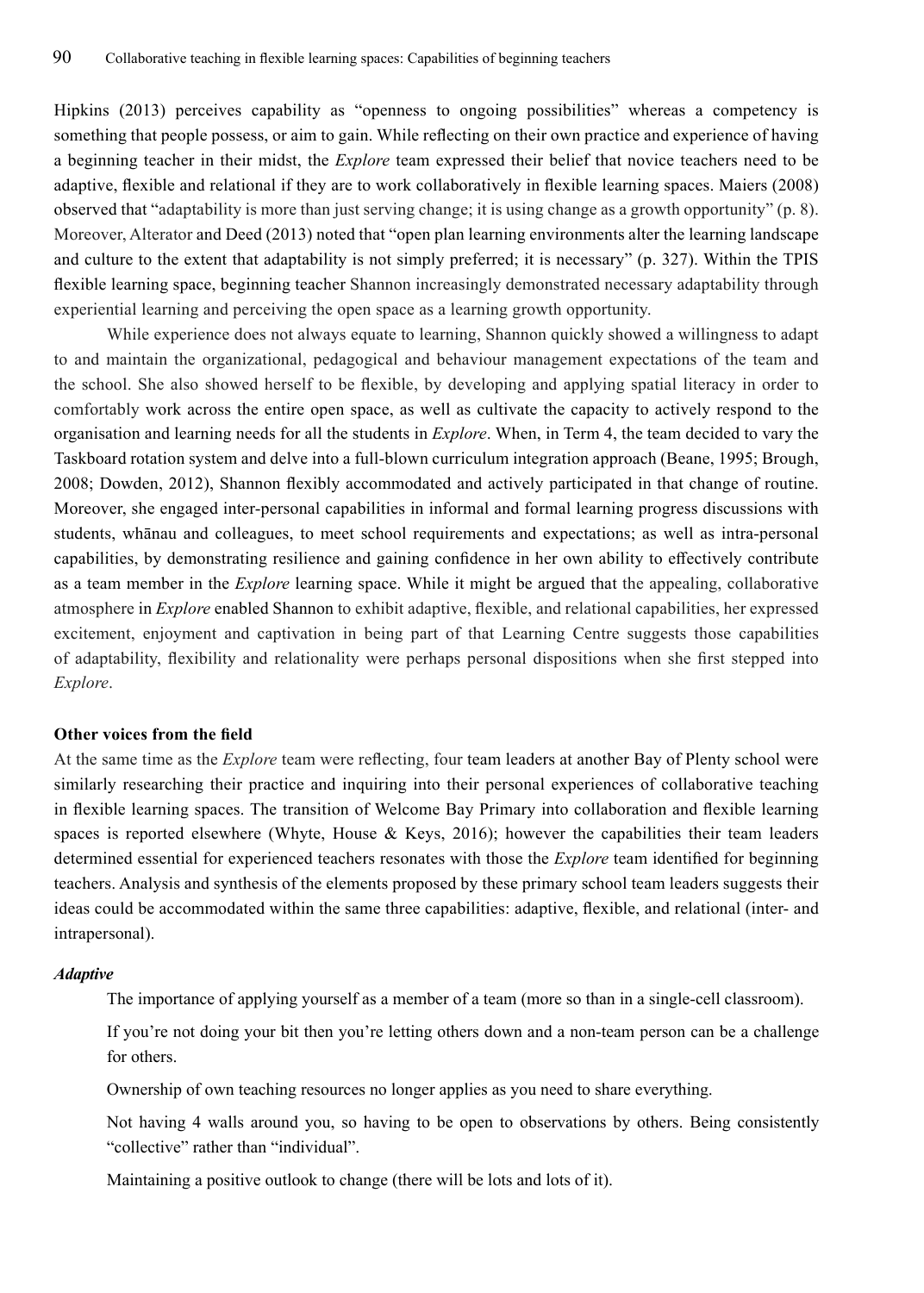## *Flexible*

Being courageous to be flexible (to stand up for your own values).

Consider "we're all in this together as professionals" but being prepared to identify what you're prepared to leave behind: ie give up some of yourself because "little things can be deal-breakers".

Being prepared for "give and take" on processes.

Remembering the bottom line is being here for kids, so consider the impact on them.

Standing up for opinions and beliefs, but doing some things for the sake of the whole.

Being resilient and keeping on at problem-solving.

# *Relational (inter-personal)*

Talking: lots of it (about "selves" – not just about the children).

Having the capacity to work with others.

Having professional trust and integrity so that what you're saying is honest (ie "cards on the table") and then all work towards that.

Being open to new ideas and knowledge from others.

#### *Relational (intra-personal)*

Taking feedback without becoming negative.

Developing negotiation skills.

Being reflective and self-reflective.

Cultivating your sense of humour (because some days you just want to cry but need to laugh).

Developing thick skin and not taking things to heart.

The elements of capabilities for collaborative teaching illustrated in the primary school team leaders' views above, reiterate Hipkins' (2013) concept of capability because they reflect the notion of process rather than product. O'Neill, Hansen and Lewis (2014), reporting on a search of the literature about dispositions to teach, found that there is no common definition of dispositions across the literature but there is a prevalent belief that effective teachers need more than just knowledge and skills: they need to know how to sensitively apply and enact their knowledge and skills to meet student learning need. So while it is possible for Initial Teacher Education programmes to develop student teacher competencies by teaching them to know about diverse strategies for teaching and evaluating student learning across a range of curriculum learning areas, it is more the student teacher's capability to effectively apply those competencies that matters.

It was evoked earlier, that beginning teacher Shannon may have already possessed dispositions towards the three capabilities her colleagues regarded as necessary for collaborative teaching in open spaces. In discussing the latter, Alterator and Deed (2013) state that "teacher learning is a function of rich interactions between context and a teacher's disposition to learn about their practice" (p. 318). Even though Thatcher (2013) felt learning dispositions could be developed through use of a structured open-ended inquiry process, it is likely that if dispositions are inherent, they are probably not teachable. Perhaps then, consideration of capabilities might be a more practical way to assist student teachers during their degree studies. The three capabilities determined by the *Explore* team at Te Puke Intermediate School, plus analysis of the elements of capabilities provided by Welcome Bay School team leaders, provide useful trigger ideas from which the following pragmatic suggestions for ITE programmes have been synthesized.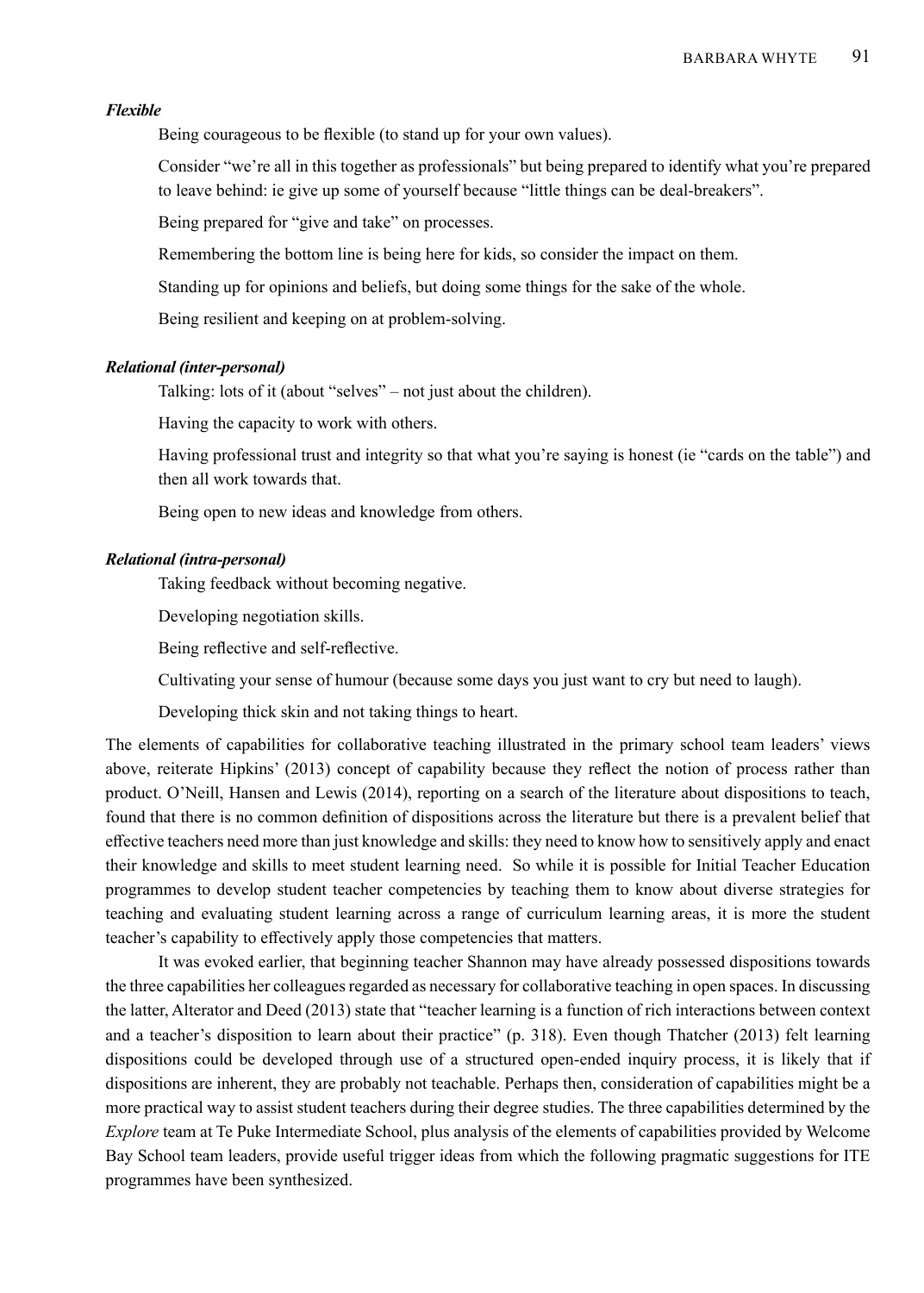#### **Implications for Initial Teacher Education programmes**

#### *Adaptive capability*

## Key underpinning concept: *Know who you are - who you are as a person is who you are as a teacher.*

O'Neill et al. (2014) identify in their report that it is important for ITE programmes to assist student teachers to both: "examine and challenge their existing, taken for granted beliefs" (p. i) and "explore beyond the comfort zone of the cultural status quo" (p. iv), at an early stage of their degree. To their credit, ITE programmes already provide contexts for these to occur by ensuring student teachers unpack who they are as people through explorations of their backgrounds, values, beliefs, aspirations and goals; and revisiting these explorations as their studies progress, to ascertain influential ideas and experiences that have affected change in their thinking. Collaborative portfolio processes (Wray, 2007), especially when used collaboratively, can provide a useful approach to help student teachers meet Record of Learning obligations for teacher registration / certification with the Education Council of Aotearoa NZ (EDUCANZ).

O'Neill et al. (2014) also note there is merit in ITE providing "mentoring and customised practicum experiences" (p. iv). A context that aligns with this recommendation is the framework provided by the earlier-mentioned CUSP project. Sharratt and Planche (2016) identify that "modeling a 'colearning stance' builds credibility and commitment" (p. 67), so not only do student teachers benefit from this weekly time in school working alongside expert teachers, there is "co-learning" by school and university staff. School staff have access to student teacher weekly topics of study and can build on the key points raised in the academic setting by making links to practices as they occur in the learning space. Concomitantly, liaison staff from the university observing student teachers develop within these learning spaces (the author has first-hand experience of this role) keep abreast of what is happening in schools, and can similarly help student teachers make connections between learning space experiences and academic theory. Additionally, Alterator and Deed's (2013) research found that teachers appreciated how new open spaces provided for easier interaction with colleagues: "teachers reported a greater level of support from their colleagues as a result of the fluidity of the space" (p. 323). Student teachers witnessing and being part of informal professional development interactions would therefore be helpful. Add in the advantage of student teachers being placed in flexible learning spaces with collaborative teaching during CUSP, and the developmental opportunities for learning space adaptive capabilities are multiplied.

Moreover, the context of regular practicum experiences in effectively-run open learning spaces; that is, actually doing collaborative curriculum teaching and student management alongside experts can reap similar benefits for student teachers' adaptive capability. Alterator and Deed (2013) reiterate that a vibrant amalgam of formal and informal practical knowledge about teaching and learning can develop from the knowledge teachers generate through reflective questioning of their lived experiences, therefore maintaining and sharing a reflective portfolio (perhaps in the form of a Google Doc) during practicum could add productivity to the experience for both student teachers and associate teachers. Alterator and Deed (2013) also note that the process of making sense of practice is an immediate and "relentless activity" (p. 319); however Roth (2002) observes that it is near impossible for novice teachers in new situations to reflect and deliberate in a busy classroom environment; instead they have to live "in the heat of the moment" but also need to know how to manoeuvre or manipulate that moment. Roth believes these skills are only arrived at by working in a classroom alongside knowledgeable others and later talking through the day and events. This emphasises the importance of student teacher practicum experiences in collaborative and flexible learning spaces to learn and talk with experts.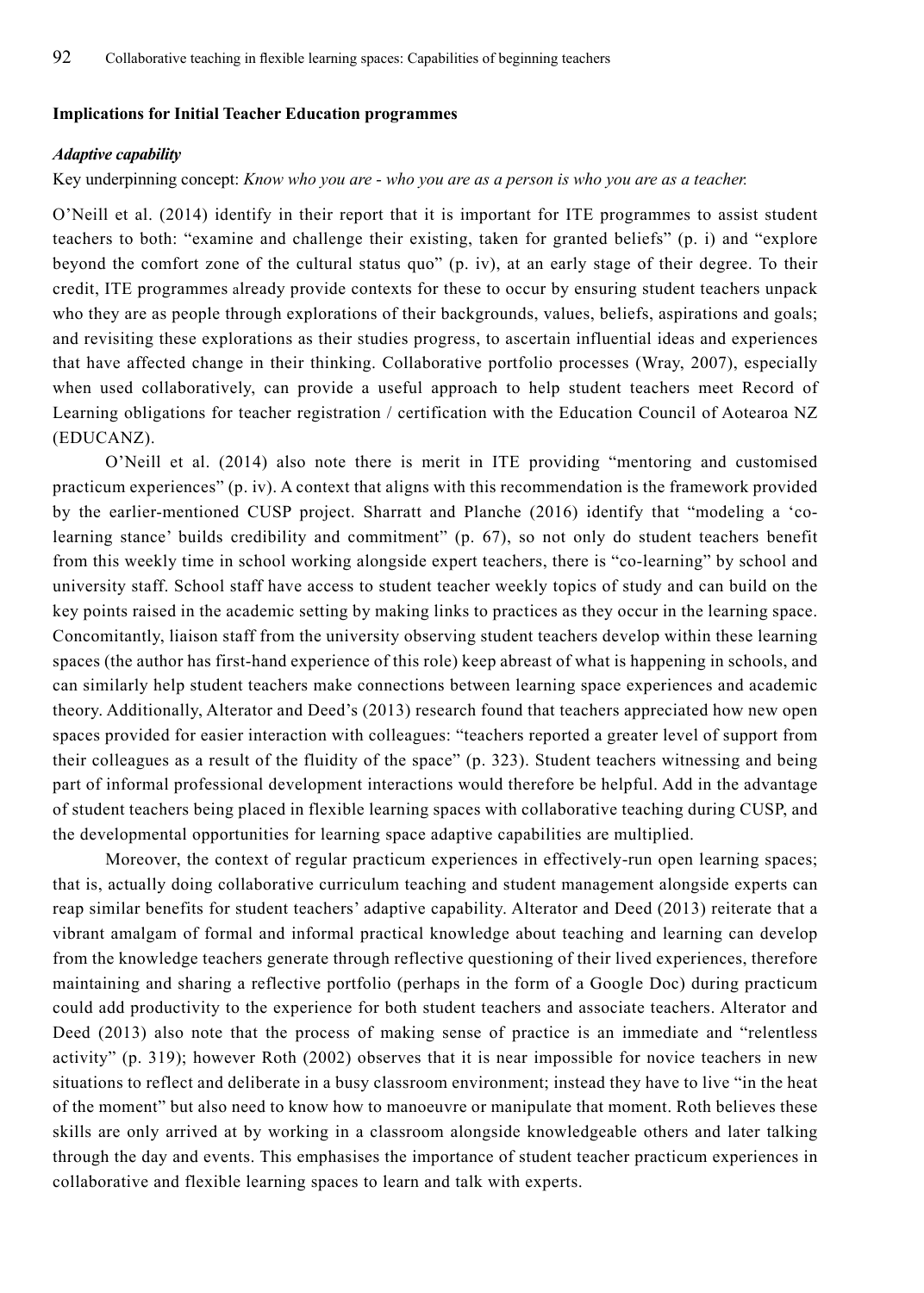#### *Flexible capability*

Key underpinning concept: *Know what you stand for, and what you can't stand.*

Referring to school students and explaining how to start thinking about working in ILEs, Silcock (2016) stated: "We can begin the process by designing for predictable variability. This means that we know that there will be a diverse range of unique learners, each with their own strengths and challenges" (p. 1). A similar statement of predictable variability and unique teachers applies equally to collaborative teaching teams in flexible learning spaces. Having pairs, trios or quads of teachers working closely together within one open space (that is, a mass of different personalities, beliefs, values, expectations and teaching styles), is undoubtedly a situation with potential for tension, but also growth. Wylie (2011) utilised the term "joint work", when perceiving teacher professional collegiality as a process of co-participation that involved "reflective inquiry, criticism, and learning" (p. 5); while Sharratt and Planche (2016) used the term "colaboring" to describe collaborative teaching. Teams that have been provided with opportunities to talk through their beliefs, values and expectations have been able to establish how they want to go about that "joint work" or "co-laboring" before they launch into collaborative teaching in open spaces. However those initial discussions are only the beginning; "talking through" is a necessary on-going, continual and daily process.

A "Case Management Approach" (Sharratt & Planche, 2016) of weekly teacher and fortnightly senior management discussions of student data, contributes to a school's ability to meet student learning needs, but also the value of "talking through". Teachers share evidence of focus student progress; explicit teaching strategies and ideas are shared; contributing to student learning but also growing the knowledge and pedagogy of teachers. All teachers in a team become instructional coaches, sharing what has worked, what hasn't, and suggesting what to try next. Similarly, a senior management forum provides opportunity for open, honest talk and sharing, about what teaching instruction works and what doesn't work.

ITE programmes could provide student teachers with opportunities to witness such teacher discussions; by way of actual observation, or by viewing of example movie clips. Likewise, equivalent student teacher collaborative inquiries could elicit valuable practice for "open and honest talk" in the same way. Wray (2007) advocates the use of a student teacher collaborative portfolio approach, where portfolio entries are shared and reflected on by a group of students and staff, as another way of eliciting such "open and honest talk'. All the above strategies can assist with the development of student teacher "flexibility capabilities".

## *Relational capability*

Key underpinning concept: *Know how to receive and give messages respectfully.*

#### *Interpersonal and intrapersonal skills*

The importance of high quality interpersonal communication is a recurring theme in almost all the research literature on teachers working collaboratively in flexible learning spaces. Alterator and Deed (2013) indicate that teachers in an environment where expectation and pressure is high, require the development of inter- and intra-personal skills (pp. 326-327). Sharratt and Planche (2016) reiterate the importance of being mindful of assumptions; but also knowing how to: be an active listener; paraphrase what others are saying; summarise discussion points; and synthesize points so a team will move to accountable action. Student teachers are in just as much need of coaching in these matters to enhance relational capability, as are experienced teachers.

Woolner, McCarter, Wall and Higgins (2017) suggest "theories of participation may help in making sense of collaborative relationships … [because] such theories value partnership as embodying genuine participation" (p. 56). Thus inclusion of participation theories into student teacher coursework could enhance student teacher theoretical understandings of collaboration, which should help shape their relational capability.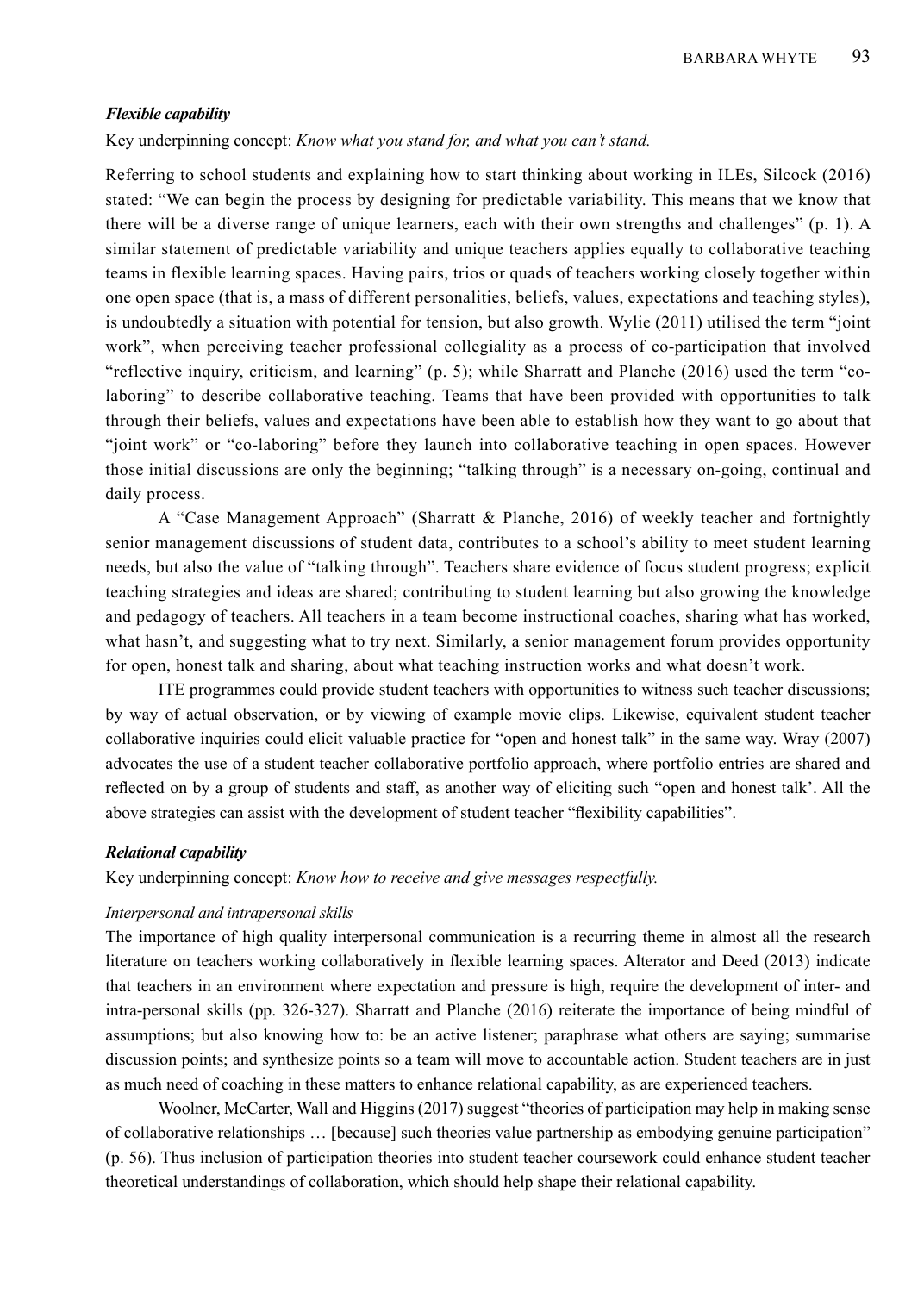Answers frequently demanded by teachers starting out in collaborative and flexible learning spaces, include how to manage complex interpersonal conversations (for example, difficult / challenging communications) and constructive criticism. O'Neill, et al. (2014) advocate for "programme-wide" and "programme-deep" strategies to ensure that student teachers develop appropriate understandings, strategies and commitments (pp. v-vi). Basic strategies already in place across many tertiary providers include how and when student teachers could use I-messages or I-statements with students in learning spaces. Equally, the same strategies could be used effectively with teaching colleagues.

Student teachers' relational capability would be enhanced by having undergraduate access to content from coaching, negotiation and effective interaction courses that is usually only offered at postgraduate level.

# **Conclusion**

As Woolner et al. (2017, p. 57) have captured so effectively:

Experience demonstrates that change does not always flow through a system and suggests that the nature of the actors' participation in the process of change is important. It seems likely that a key to enacting sustainable educational change lies in facilitating collaborations and discussions so that changes to space and organization are coupled to changes in teaching and learning practices and based genuinely on the development of shared understandings of all those involved.

In its four year plan, the NZ MoE has clearly signaled a continued focus on the development of flexible learning spaces and team teaching (MoE, 2016a). ITE providers can play a positive part in endorsing these spaces and pedagogies, so they have a greater chance of successful uptake this time around than in the 1970s. However, there is a sense of urgency; something needs to done sooner rather than later, to pre-empt a next generation of teacher-resistance. Future-focussed ITE providers can assist the development of the necessary "shared understandings of all involved" advocated by Woolner et al., through ensuring student teachers have appropriate content and practice during their degree programmes to feel comfortable in these environments. To grow into beginning teachers who can team-teach effectively in open learning spaces, student teachers need to feel at ease with these environments. To gain this confidence, student teachers need to participate in ITE programmes that are proactive in nurturing their adaptive, flexible and relational capabilities. To this end, it is an ITE leadership responsibility to ensure the professional formation of teachers who are able to function and flourish in flexible learning spaces.

# **References**

- Adams, R. (1975). Problems of trying to change the behaviour of teachers in the classroom. *Education in change in education: A selection of papers from Auckland Centennial World Education Conference, (pp. 102-*110). Auckland: New Zealand Educational Institute.
- Alterator, S., & Deed, C. (2013). Teacher adaptation to open learning spaces. *Issues in Educational Research, 23*(3), 315-330.
- Beane, J. A. (1995). Curriculum integration and the disciplines of knowledge. *Phi Delta Kappan, 76*(8), 616-622.
- Benade, L. (2017). *Liberation or chaos? The transformative educative prospects of flexible learning environments.* Paper presented at Auckland University of Technology School of Education Symposium. Learning Environments**:** The Changing Face of New Zealand Education: Preparing, Challenging and Evaluating. AUT North Shore Campus: 14 February.
- Brough, C. (2008). Student-centred curriculum integration in action: 'I was wondering if you could tell me how much one meat patty and one sausage cost?' *set: Research Information for Teachers*, 3, 9-14.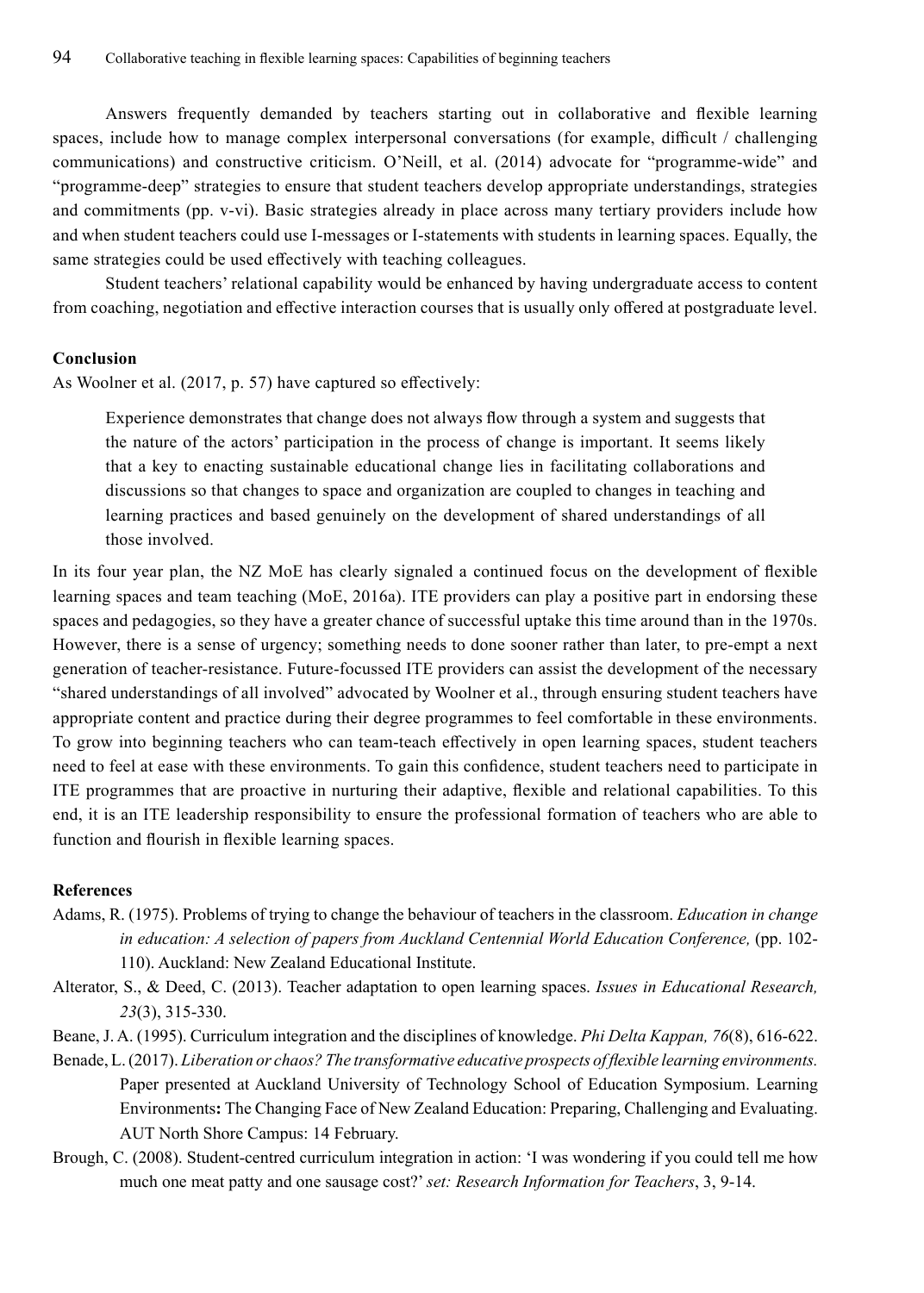- Cooper, I. (1981). The politics of education and architectural design: The instructive example of British primary education. *British Educational Research Journal, 7*(2), 125-136. http://dx.doi. org/10.1080/0141192810070202
- Dowden, T. (2012). Implementing curriculum integration: Three easy lessons from past practice. *set: Research Information for Teachers,* 3, 25-31.
- Fraser, D., Henderson, C., Price, G., Aitken, V., Cheesman, S., Bevege, F., & Tyson, S. (2009). Examining and disrupting rituals of practice in the primary classroom. *Education 3-13*, *37*(2), 105-119.
- Hipkins, R. (2013). Competencies or capabilities: What's in a name? *set: Research Information for Teachers*, 3, 55-57.
- Imms, W., Cleveland, B., & Fisher, K. (2016). *Evaluating learning environments: Snapshots of emerging issues, methods and knowledge*. Sense Publishers eBook ISBN 9789463005371
- Maiers, A. (2008). *Habitudes in the classroom: Teaching the habits and attitudes our students need in the 21st century*. Retrieved from: *changethis.com/manifesto/download/61.05.Habitudes*
- Ministry of Education. (2014). *MLE: Auckland Normal Intermediate Case study (July).* Retrieved from: *www. education.govt.nz/.../AucklandNormalIntermediateCasestudy-July2014.pdf*
- Ministry of Education. (2016a). *New Zealand Government, Ministry of Education, Four year plan*. Retrieved from: http://www.education.govt.nz/ministry-of-education/publications/four-year-plan-and-statements-ofintent/four-year-plan-2016-2020/Education.govt.nz website
- Ministry of Education. (2016b). *Flexible learning spaces webpage*. Retrieved from: http://www.education.govt. nz/school/property/state-schools/design-standards/flexible-learning- spaces/
- Ministry of Education. (2017). *ILE: What's it all about?* Retrieved from: http://ile.education.govt.nz/
- Organisation for Economic and Co-operative Development (OECD). (2013). *Innovative learning environments project.* Paris: Centre for Education Research and Innovation. doi:10.1787/97892642033488-en
- O'Neill, J., Hansen, S., & Lewis, E. (2014). *Dispositions to teach: Review and synthesis of current components and applications, and evidence of impact.* Report to the Schooling Policy Group, Wellington: Ministry of Education.
- Pollard, A. (1985). *The social world of the primary school*. London: Holt, Rinehart and Winston.
- Roth, W-M. (2002). *Being and becoming in the classroom*. Westport, CT: Ablex. Retrieved from: https://www. questia.com/read/106771494/being-and-becoming-in-the-classroom
- Sharratt, L. & Planche, B. (2016). *Leading collaborative learning: Empowering excellence*. Thousand Oaks, CA: Corwin Press.
- Silcock L. (2016). *Will innovative learning environments work for everyone?* Innovative Learning Environments: The CORE Education Blog. Retrieved from: http://blog.core-ed.org/blog/2016/04/will-innovativelearning-environments-work-for-everyone.html
- Smardon, D. & Charteris, J. (2016). Knocking down walls and buying new furniture? What are innovative learning environments in NZ schools really about? *NZ Principal*, *31* (1), 24-26
- Te Puke Intermediate School (2016). Powerpoint: Te Puke Intermediate. Paper presented to the NZEI Rural and Teaching Principals' Conference, 6-8 July, Tauranga, New Zealand.
- Thatcher, T. (2013). *Learning to learn: Developing learning dispositions.* Retrieved from http://nzcurriculum.tki. org.nz/Curriculum-stories/Media-gallery/Learning-to-learn/Developing-learning-dispositions
- Wallace, G. (1980). Architectural constraints on educational aims and organisations: With particular reference to middle schools. *Journal of Educational Administration and History, 12*(2), 47-57. http://dx.doi. org/10.1080/0022062800120206
- Whyte, B. (1995). *The impact of an integrated teaching programme on learner-centred teaching style.* Unpublished master's thesis, University of Waikato. New Zealand.